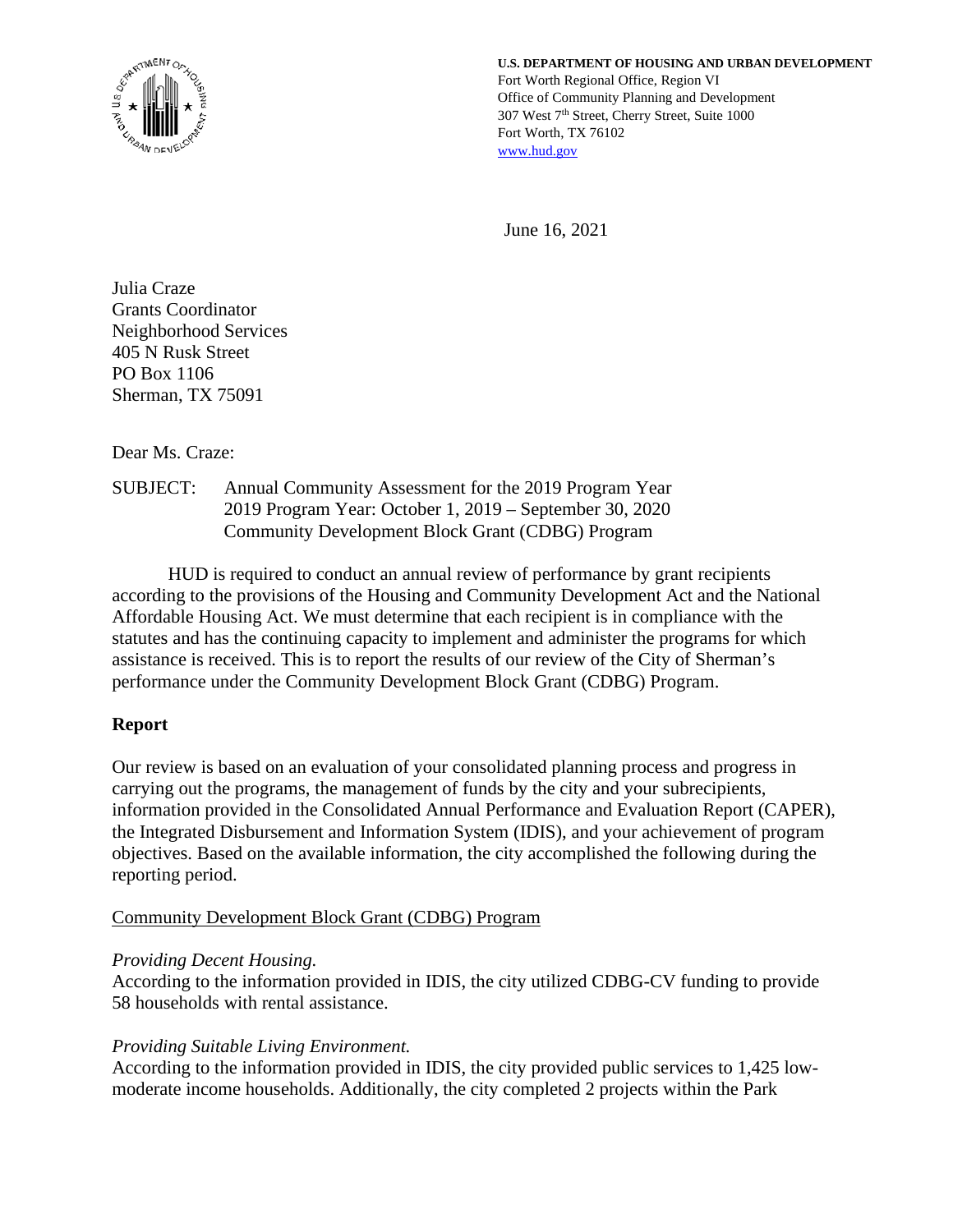Improvement Program that impacted a total of 1,320 households in low-moderate income areas. Specifically, facility improvements to the Lucy-Kidd Park added ADA access from the park and street to the Kidd-Key Auditorium. This park is in a 70% LMI area that serves 940 households. The Martin Luther King, Jr. Memorial Park Renovations Project provided a new covered pavilion, play structures, and seating improvements. This park is in an 83% LMI area that serves 673 households. Lastly, the City's Demolition and Clearance Program demolished 25 blighted buildings in PY 2019.

#### *Primary Objective.*

In the Specific Community Development Block Grant (CDBG) Certifications submitted with its 2019 Action Plan, the county designated a period consisting of one program year (2019) as the overall program benefit period. According to information provided in the 2019 PR26 – CDBG Financial Summary Report, the City expended 86.71percent of CDBG funds (excluding funds expended for planning and administration) for activities which principally benefit low- and moderate-income persons, which is greater than the 70 percent minimum standard for overall program benefit.

#### *Timeliness.*

According to information provided in IDIS, the city is implementing its program in a timely manner. The timeliness standard is that 60 days before the end of the program year, a grantee must not have more than 1.5 program years of grant funds in its line of credit. As of August 2, 2020, the city's unadjusted program income line of credit was .83 grant years, and its adjusted program income line of credit balance was also .83 grant years. This rate of progress assures that the benefits of the program are reaching the intended beneficiaries within a reasonable period of time after grant approval.

#### *Program Expenditure Caps.*

According to the information provided in the 2019 PR26 – CDBG Financial Summary Report, the amount of funds expended on planning and administration was 15.58 percent, which is below the 20 percent cap for such activities. The amount of funds expended on public service activities was 13.10 percent, which is compliant with the 15 percent cap allowed for such activities.

#### **Areas Needing Improvement and Recommendations**

We provide the following recommendations for your consideration as you continue to improve performance, develop and refine your consolidated planning process, and carry out your programs:

*Timeliness*. The IDIS PR56 report is a helpful tool for keeping track of drawdown progress. IDIS will calculate a current drawdown ratio and the exact dollar amount you need to draw down to reach the 1.5 standard.

*Activity Eligibility*. A careful review of CDBG activities for both eligibility and national objective compliance is required. This office can assist the city with a review of activities prior to moving forward to prevent issues of non-compliance that the potential loss of funds.